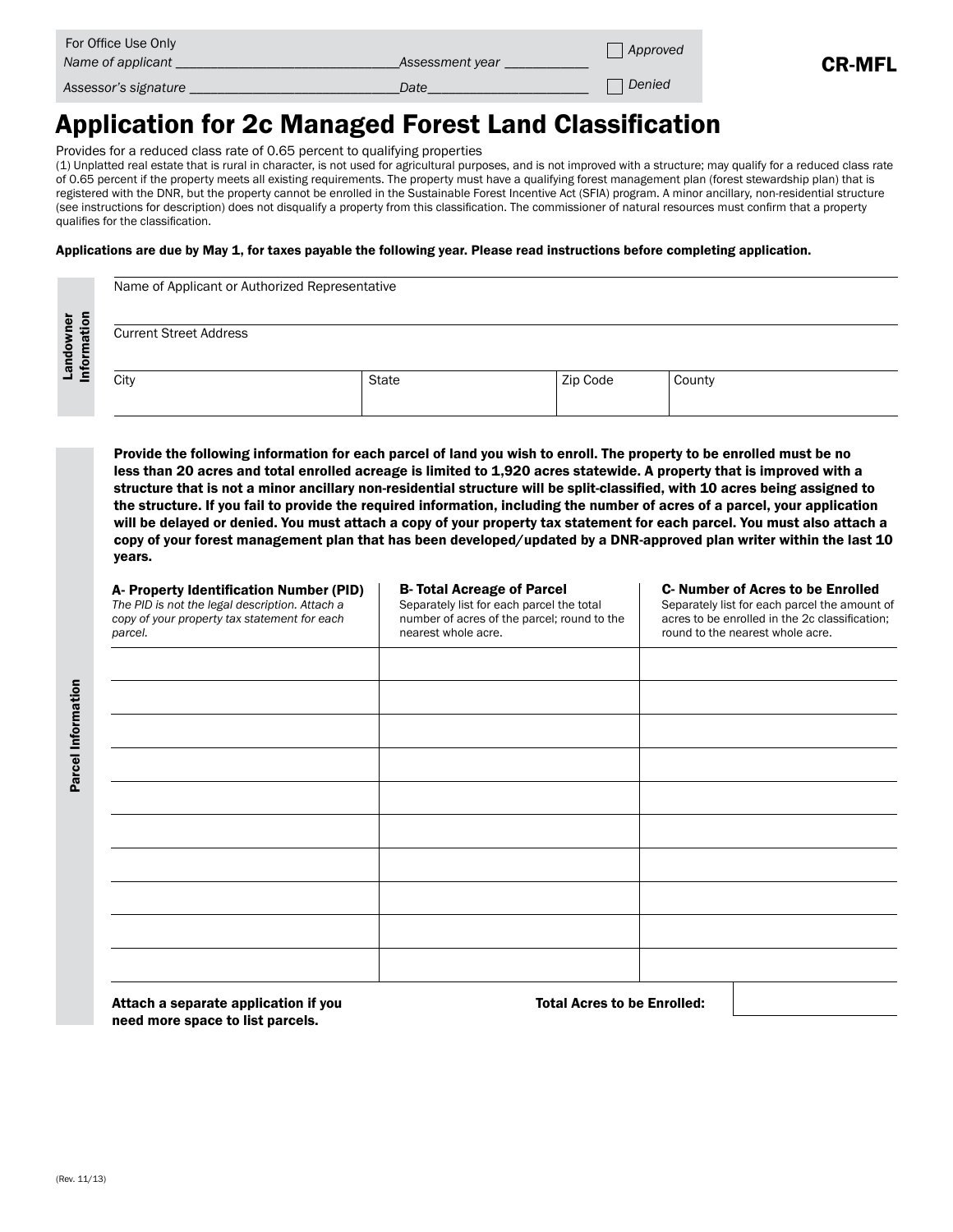#### You must attach all the requested documentation to your application to be eligible for this classification.

|           | I certify that none of eligible acres (column C) listed above are enrolled in the Sustainable Forest Incentive Act (SFIA) program.                                                                                                                                                                                                                                  |
|-----------|---------------------------------------------------------------------------------------------------------------------------------------------------------------------------------------------------------------------------------------------------------------------------------------------------------------------------------------------------------------------|
| Yes<br>No |                                                                                                                                                                                                                                                                                                                                                                     |
|           | I have attached copies of the property tax statement for each parcel listed above.                                                                                                                                                                                                                                                                                  |
| Yes<br>No |                                                                                                                                                                                                                                                                                                                                                                     |
|           | I have attached a copy of the registered forest management plan that encompasses all of the land/acres listed on this application,<br>and this plan was developed/updated by a DNR-approved plan writer within the last 10 years.                                                                                                                                   |
|           | Year your forest management plan was developed/updated?                                                                                                                                                                                                                                                                                                             |
|           | I certify that my forest management plan is registered with the DNR                                                                                                                                                                                                                                                                                                 |
| No<br>Yes |                                                                                                                                                                                                                                                                                                                                                                     |
|           | By signing below, I certify that this form is correct and complete to the best of my knowledge and belief. I am the owner of the<br>property or authorized representative of the organization that owns the property and I agree to follow the land's forest management<br>plan and verify that there is not more than 1,920 acres enrolled for the classification. |
|           | l declare all information on this form is true, correct, and complete to the best of my knowledge and belief                                                                                                                                                                                                                                                        |

| Signature of Applicant or Authorized Representative | Date | Davtime Phone |
|-----------------------------------------------------|------|---------------|
|                                                     |      |               |

Please return completed application and required attachments to your county assessor.

Sign Here

Verifications

Verifications